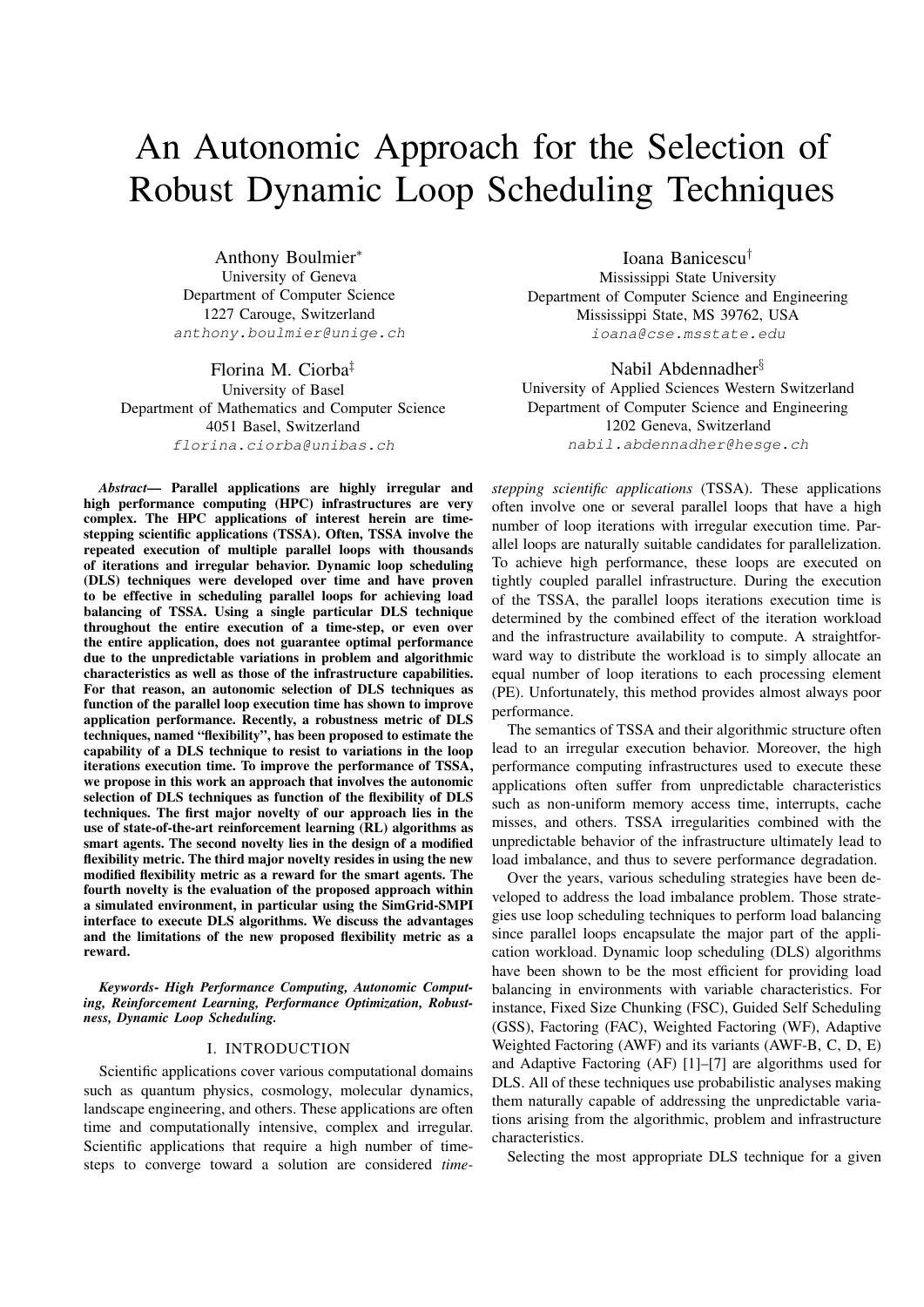application is not a trivial task. A DLS technique selected offline may perform well at the beginning of the application's lifetime and poorly later, due to the combined effect of application and infrastructure irregularities. Employing a single DLS technique throughout the execution of the entire TSSA, or even a single time-step does not guarantee optimal performance due to the unpredictable variations in algorithmic and problem characteristics together with those of infrastructure capabilities. To overcome this challenge, an *autonomic computing* (AC) approach was proposed for the autonomic selection of the dynamic scheduling technique during the execution of a TSSA as function of the parallel loop execution time [8], [9]. Therein, the goal was to integrate a *reinforcement learning* (RL) agent for all the parallel loops within a time-step, or one agent for each parallel loop of a time-step. Each RL agent selects a single DLS technique within a time-step based on its reward (discussed in detail in Section II). RL is an active area of research in machine learning used to solve sequential decision making problems via learning, planning and decision making [10]. Such an approach presents the advantage of being generic and easily integrable into the existing code.

Recently, various performance metrics have, however, been proposed to accurately measure the quantity of absorbed perturbation a DLS technique can handle. A metric such as the robustness [11] (both the flexibility and the resilience [12]) has shown useful properties, such as the ability to guarantee a certain level of performance. The resilience metric allows the estimation of the ability of a DLS technique to withstand PE failures. The flexibility metric allows to estimate the quantity of perturbations in the loop iterations execution time a DLS technique can absorb. Such metrics can greatly improve the quality of the DLS selection and, thus, increase the application performance.

We propose a new AC approach for selecting the most robust DLS technique, at various time-steps of the execution of a TSSA on a tightly coupled parallel infrastructure. The major contributions of the work presented in this paper are as follows: (i) The design of a modified flexibility metric, (ii) The use of the modified flexibility metric as a RL reward and a study of its effectiveness, (iii) The successful implementation and the use of three state-of-the-art RL algorithms as smartagent for the selection of robust DLS techniques, and (iv) The evaluation of the proposed approach using a generic simulation framework (i.e., SimGrid [13]) and use of the SimGrid-SMPI interface to execute the DLS techniques. To the best of our knowledge, this is the first effort to use SimGrid-SMPI to simulate the execution of DLS techniques. The present research provides valuable information extracted from fortyfive sets of experiments on TSSA optimization using five RL techniques. It also highlights the advantages and limitations of the flexibility metric as a RL reward.

The rest of the paper is organized as follows. A review on the previous work on TSSA self-optimization via the selection of efficient DLS techniques together with a description of these techniques, their flexibility, and a description of reinforcement learning techniques are presented in Section II. The adaptation



Figure 1: Autonomic selection of DLS techniques via RL in TSSA.  $T_{PAR}$  is the parallel execution time, DLS denotes the dynamic loop scheduling technique selected by the RL agent, and  $r_{\text{DLS}}^{\text{RL}}$  is the robustness reward of the selected DLS technique. The blue RL agent represents the approach introduced in [8], whereas the green RL agents show the approach proposed in [9].

of the flexibility metric as reward, as well as the design of the approach proposed in this paper, are described in Section III. The evaluation of the effectiveness of the proposed approach within a generic simulation framework is presented in Section IV. The conclusions and future work are summarized in Section V.

#### II. BACKGROUND AND RELATED WORK

Recently, efforts have been made to integrate autonomic computing with load balancing strategies. The idea is to leverage the ability of the reinforcement learning (RL) agents to learn optimal load balancing policies. This area of research has been explored in the literature. The goal of those works was to minimize the computation time of time-stepping scientific applications (TSSA).

TSSA is a class of scientific applications that perform a high number of iterations (time-steps) to converge to the desired solution. Inside the time-steps, several parallel loops (of various nesting levels) are disposed in sequential order. Parallel loops are a main source of parallelism in scientific applications. These loops involve a large number of loop iterations which can be considered independent tasks with variable execution time. N-Body simulations, wave-packet simulations, and heat solvers are well known examples of TSSA.

Previous work has proposed an autonomic computing approach for selecting, at various time-steps of a TSSA, the most appropriate DLS technique as function of a given cri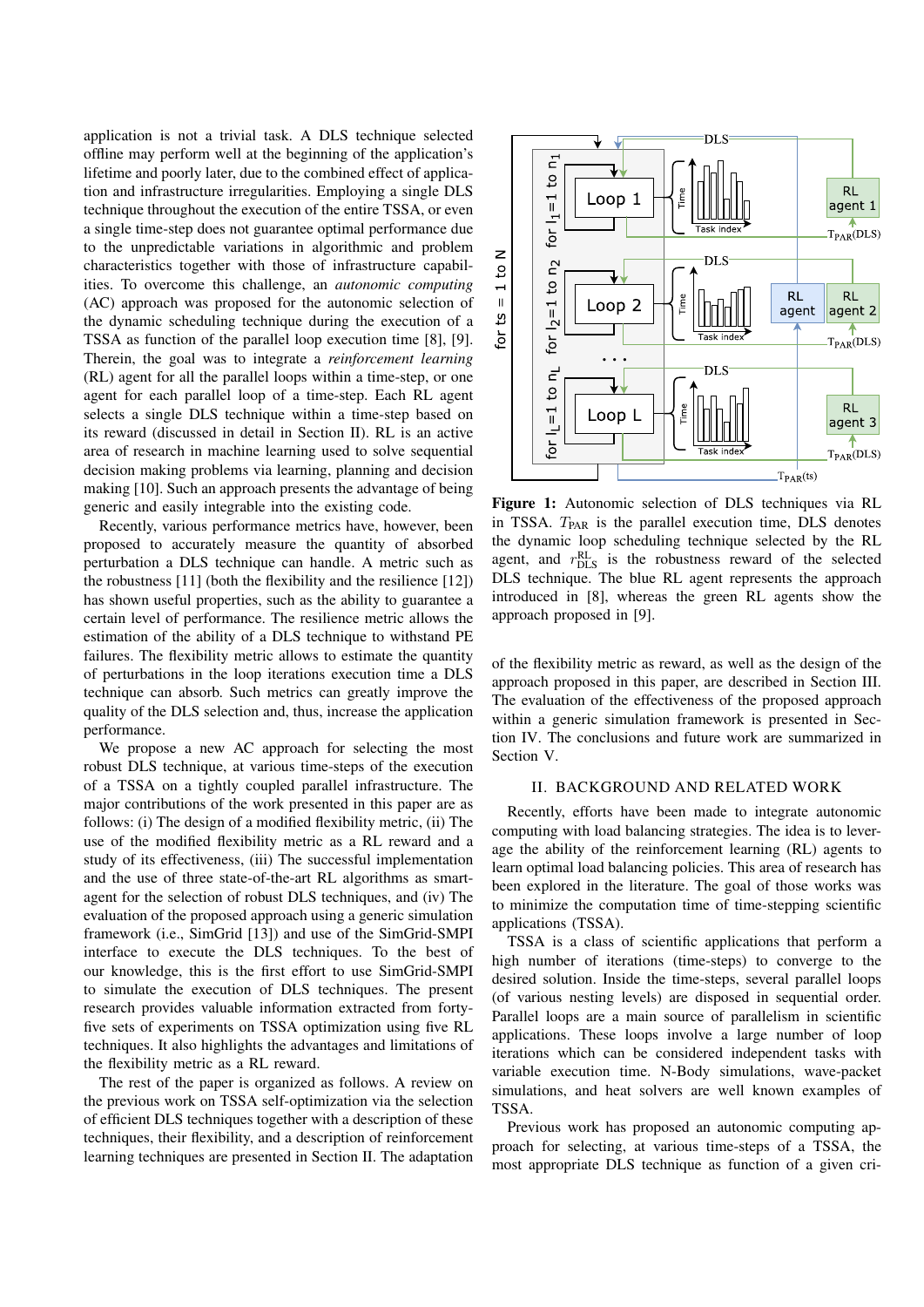terion. In [8], a single RL agent uses the entire time-step performance to decide which DLS technique to use for every parallel loop. As pointed out in previous work, using a single DLS technique throughout an entire time-step is likely to provide low performance [8], [9]. Accordingly, in [9] a similar approach has been proposed that uses one RL agent per each parallel loop. Therein, the RL agents use the parallel loop execution time to decide which DLS technique to use for their assigned parallel loop. The RL algorithms which have been targeted for this approach are Q-Learning and SARSA. These algorithms will be introduced later in Section II-C as they are also considered in present work. Figure 1 illustrates the aforementioned approaches in red and green color.

The results provided in [9] show that the autonomic selection of DLS techniques is promising. However, the work had a limitation in generalizing the usefulness of the approach on a wide range of situations due to its experimental setup.

The present work proposes an autonomic approach for the selection of robust dynamic loop scheduling techniques. It aims at selecting using RL agents, for each parallel loop and at various time-step of a TSSA, the optimal DLS technique to minimize the application completion time,  $T_{PAR}(TSSA)$ , while maximizing the degree of absorbed perturbation arising from unpredictable problem, algorithmic and infrastructure characteristics. To increase the generic aspect of this approach, a simulation framework is considered and employed. Several state-of-the-art reinforcement learning algorithms have been tested as selection agents.

#### *A. DYNAMIC LOOP SCHEDULING*

Load imbalance in scientific applications has always been a critical performance issue in high performance computing. Over the years, this issue has been addressed with various load balancing approaches. Among them, loop scheduling algorithms have shown to be very efficient [14].

Dynamic loop scheduling (DLS) techniques are load balancing algorithms that employ a master-worker execution model and are designed to address load imbalance for parallel loops execution. They aim at dividing the parallel loop iterations into chunks of variable size. These chunks are then scheduled and executed on worker processors in order to minimize the application makespan. Popular DLS algorithms can be identified as: FSC, GSS, FAC, WF, AWF and its variants AWF-B, AWF-C, AWF-D, AWF-E, and AF [1]–[7].

DLS techniques are based on probabilistic analyses. The chunks sizes depend on the number of loop iterations  $n$ , the number of processors  $p$ , the processor pace, and the probability of a given chunk to be completed within the optimal time [9], [14]. As such, DLS techniques address all sources of load imbalance arising from unpredictable problem, algorithmic and infrastructure characteristics.

Over the years, many DLS techniques have been studied and well described in the literature [14], [15]. Among them, two categories can be considered: non-adaptive and adaptive. In the non-adaptive techniques, the sizes of the chunks can be computed *before* the execution of the parallel loop and,

Table I: Glossary of notation.

| Notation                                                           | Description                                                                                                      |
|--------------------------------------------------------------------|------------------------------------------------------------------------------------------------------------------|
|                                                                    |                                                                                                                  |
| $\lambda = {\lambda_1, , \lambda_P}^t$                             | PE's availability to compute $\in [0, 100]$ at time t                                                            |
| $\lambda$ orig                                                     | Availability to compute at which the infrastructure<br>is assumed to operate, $\leq 100\%$                       |
| $\theta$                                                           | Loop performance threshold, $\tau\cdot T_{\mathrm{PAR}}^{\mathrm{FASTEST}}(\lambda^{\mathrm{orig}})$             |
| $\tau$                                                             | Tolerance factor, $\geq 1$                                                                                       |
| $r_{\text{DLS}}$                                                   | Flexibility radius of a DLS technique                                                                            |
| $r_{\text{DLS}}^{\text{RL}}$                                       | Modified flexibility radius of a DLS technique                                                                   |
| $T_{\text{PAR}}(DLS, \lambda)$                                     | Parallel loop execution time of a given DLS<br>and a given perturbation                                          |
| $T_{\text{PAR}}^{\text{IDEAL}}(\text{DLS}, \lambda^{\text{orig}})$ | <i>Ideal</i> parallel loop execution time of a given DLS                                                         |
| $T_{\text{PAR}}^{\text{FASTEST}}(\lambda^{\text{orig}})$           | $\min_{\text{DLS}} T_{\text{PAR}}^{\text{IDEAL}}(\text{DLS}, \lambda^{\text{orig}}), \ \forall \text{DLS} \in A$ |
| $T_{\rm PAR}$ (ts)                                                 | $\sum_{i=1}^{L} T_{PAR}(DLS_l, \lambda^{ts}), \text{ } DLS_l \in A$                                              |
| $T_{\rm PAR}({\rm TSSA})$                                          | $\sum_{i=1}^{N} T_{\text{PAR}}(t_s)$                                                                             |
| S                                                                  | Set of states, $s \in \{running, stopped\}$                                                                      |
| A                                                                  | Set of actions, $a \in \{STATIC, FSC, GSS, FAC,$<br>AWF, AWF-B, AWF-C, AWF-D, AWF-E, AF}                         |
| $\mathcal{R}(s,a)$                                                 | Reward function                                                                                                  |
| $\mathcal{T}(s,a)$                                                 | State-transition function                                                                                        |
| Q(s,a)                                                             | Action-value function                                                                                            |
| $Q^*(s,a)$                                                         | Optimal action-value function                                                                                    |
| V(s)                                                               | State-value function                                                                                             |
| $\pi(s)$                                                           | Control policy                                                                                                   |
| $\alpha$                                                           | Learning rate                                                                                                    |
| $\gamma$                                                           | Discount factor                                                                                                  |

thus, require prior knowledge about the application workload. FSC, GSS, FAC, WF [1]–[4] are three effective non-adaptive algorithms. In the adaptive techniques, the chunk sizes *online* are computed during the execution of the application. These techniques are efficient when dealing with highly unpredictable variations in applications and infrastructures. AWF and its variants (AWF-B, C, D, E) and AF [5]–[7] are examples of effective adaptive algorithms. For a comprehensive review of DLS techniques, the interested reader can refer to [14].

No DLS technique is well suited for all possible combinations of applications and infrastructures characteristics. Having a metric that quantifies the efficiency of how the DLS technique responds to perturbations is highly relevant due to variations in application and infrastructure characteristics [12].

Robustness metrics can offer a good indication on which DLS technique will respond best against various types of perturbations. The next section describes an approach to quantify the robustness of DLS techniques.

#### *B. ROBUSTNESS*

In the past few years, evaluation metrics have been developed to quantify the ability of DLS technique to resist to perturbations. These perturbations may appear in different forms both in the applications and the computing infrastructures. The robustness notation used throughout the present paper is introduced in the upper half of Table I.

The robustness "flexibility" has been proposed in [12], [16]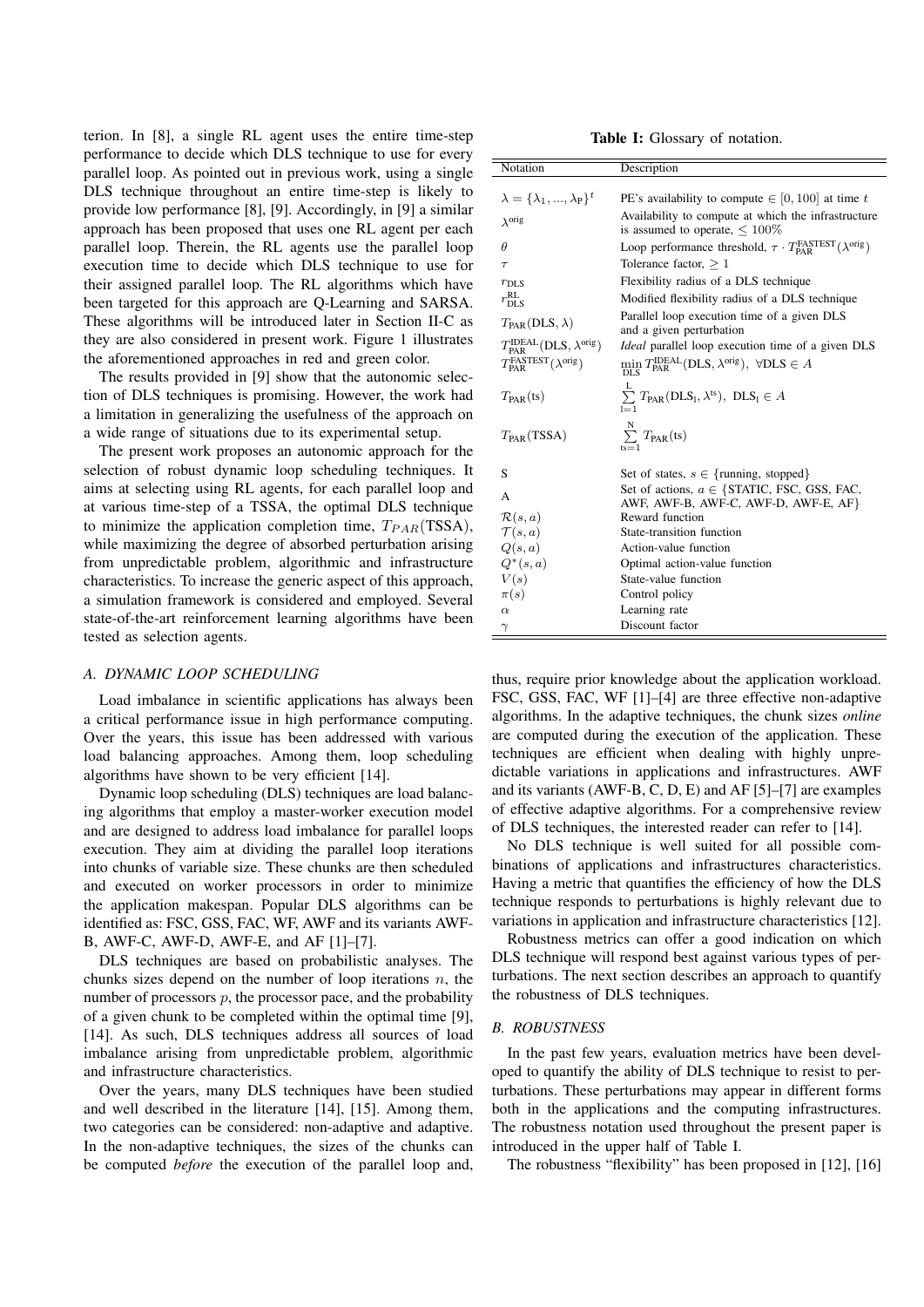

Figure 2: Reinforcement learning system structure [10].

to measure the capability of a DLS technique to resist to *variations in the loop iterations execution time* without exceeding the loop performance threshold  $\theta = \tau \cdot T_{\text{PAR}}^{\text{FASTEST}}(\lambda^{\text{orig}})$ . The loop iterations execution time is a compound effect of the loop iterations computational effort (in flop) and the PE's availability to compute (in flop/s). The tolerance factor depends on the nature of the application (e.g., real-time, web, etc.). The flexibility of a DLS technique is related to the target application and can not be generalized. Throughout this paper, the terms "robustness" and "flexibility" are interchangeably used and refer to the robustness of a DLS technique with respect to the variations in the PE availability. The term PE availability is used throughout the paper as the inverse of the PE load and it represents the computing capability currently delivered by the PE.The procedure to compute the robustness flexibility radius  $r_{\text{DLS}}$  can be found in [12]. The lower the  $r_{\text{DLS}}$  the more robust the DLS technique. The classification of the DLS techniques in term of their flexibility is obtained by sorting them in ascending order in term of their  $r_{\text{DLS}}$ . Throughout the paper, the term flexibility metric is interchangeably used with the term flexibility radius and both refer to the flexibility of a given DLS technique in the presence of perturbations in PEs availability to compute.

#### *C. REINFORCEMENT LEARNING*

Reinforcement learning (RL) is a sub-field of machine learning that allows learning how to make decisions under uncertainty for sequential decision problems modeled through a Markov decision process (MDP) [10]. The RL notation used throughout the present paper is introduced in the lower half of Table I.

MDPs are used to model decision making situations where consequences are partially under the control of a decision maker (e.g., a RL agent) and partly random [10]. An MDP is defined by a 4-tuple  $\langle S, A, \mathcal{R}, \mathcal{T} \rangle$  defining the set of states S, the set of actions A, the reward function  $\mathcal{R}(s, a)$ , and the state-transition function  $\mathcal{T}(s, a)$ .

In RL, the agent learns how to behaves optimally in an unknown environment by acting and learning from the consequences of the actions it takes. Each time the agent acts, the environment rewards the agent with a scalar value (i.e.,  $\mathcal{R}(s, a)$ , and communicates the new environment state to the agent (i.e.,  $\mathcal{T}(s, a)$ ). The agent has to decide which action to use given the current state of the environment to maximize its rewards, and to achieve a particular goal. Figure 2 illustrates the decision flow of a RL system.

RL algorithms can be divided into two groups: model-free and model-based. Model-free algorithms learn the optimal

action-value function  $Q^*(s, a)$  and use it to derive a control policy. This function represents the expected reward of taking an action  $\alpha$  in a state  $s$ . Model-based algorithms learn the model of the environment (i.e.,  $\mathcal{R}(s, a)$  and  $\mathcal{T}(s, a)$ ) and use it to derive the control policy. Because it is difficult to predict how  $\mathcal{R}(s, a)$  and  $\mathcal{T}(s, a)$  behaves in an unpredictable environment, this paper focus on model-free methods.

To learn the problem optimal control policy, model-free agents iteratively approximate  $Q^*(s, a)$  via temporal difference (TD) learning. The agents updates the current approximation of  $Q^*(s, a)$  after each action-reward cycle [10]. TD learning uses two parameters:  $\alpha \in [0,1]$  (learning rate) and  $\gamma \in [0,1]$  (discount factor).  $Q(s, a)$  is used by the agent's behavioral policy to drive the selection of next actions. This composes the *current control policy* (i.e.,  $\pi(s)$ ).

Each model-free RL agent implements a behavioral policy that determines how to choose the next action. This policy decides whether the agent should operate with the current best choice (i.e., exploit) or test alternatives (i.e., explore). In the present research, we have considered the *Greedy policy*, which has no exploration phase and only exploits the best action so far.

Herein, we have considered the following five RL algorithms for the selection of robust DLS techniques:

QLearning It is the most popular RL algorithm which has been introduced in [17]. It uses the next *greedy* action as the current estimation of  $Q^*(s, a)$  to update the action-value function [10], [17].

Sarsa It is another well-known RL algorithm which has been introduced in [18]. It uses the expected reward of the next action  $a'$  as the current estimation of  $Q^*(s, a)$ .

Expected Sarsa (ESARSA) This algorithm tends to reduce the stochastic aspect that may appear in the "behavioral" policies. For that purpose, it weighs the "value" of an action (i.e.,  $Q(s, a)$ ) by its probability to be chosen [19].

QVLearning The particularity of this algorithm is that it keeps track of both the state-value function  $V(s)$  and the action-state function  $Q(s, a)$ . The idea of this algorithm is to use  $V(s)$  as the current estimation of  $Q^*(s, a)$  to converge faster to the optimal control policy [20].

Double QLearning It tends to avoids the learning overestimations that may appear in QLearning when dealing with stochastic MDP. Double QLearning uses two approximations of  $Q^*(s, a)$  instead of one, and randomly updates one using the other [21].

The autonomic computing approach for selecting, at various time-steps of a TSSA, the most robust DLS technique is presented in the next section as well as the design of the reward signal. In this paper, we consider a modified flexibility metric as reward signal.

## III. AN AUTONOMIC COMPUTING APPROACH FOR THE SELECTION OF ROBUST DLS

The approach proposed herein uses RL agent to learn optimal load balancing policy to optimize TSSA performance via robust scheduling. This section presents the adaptation of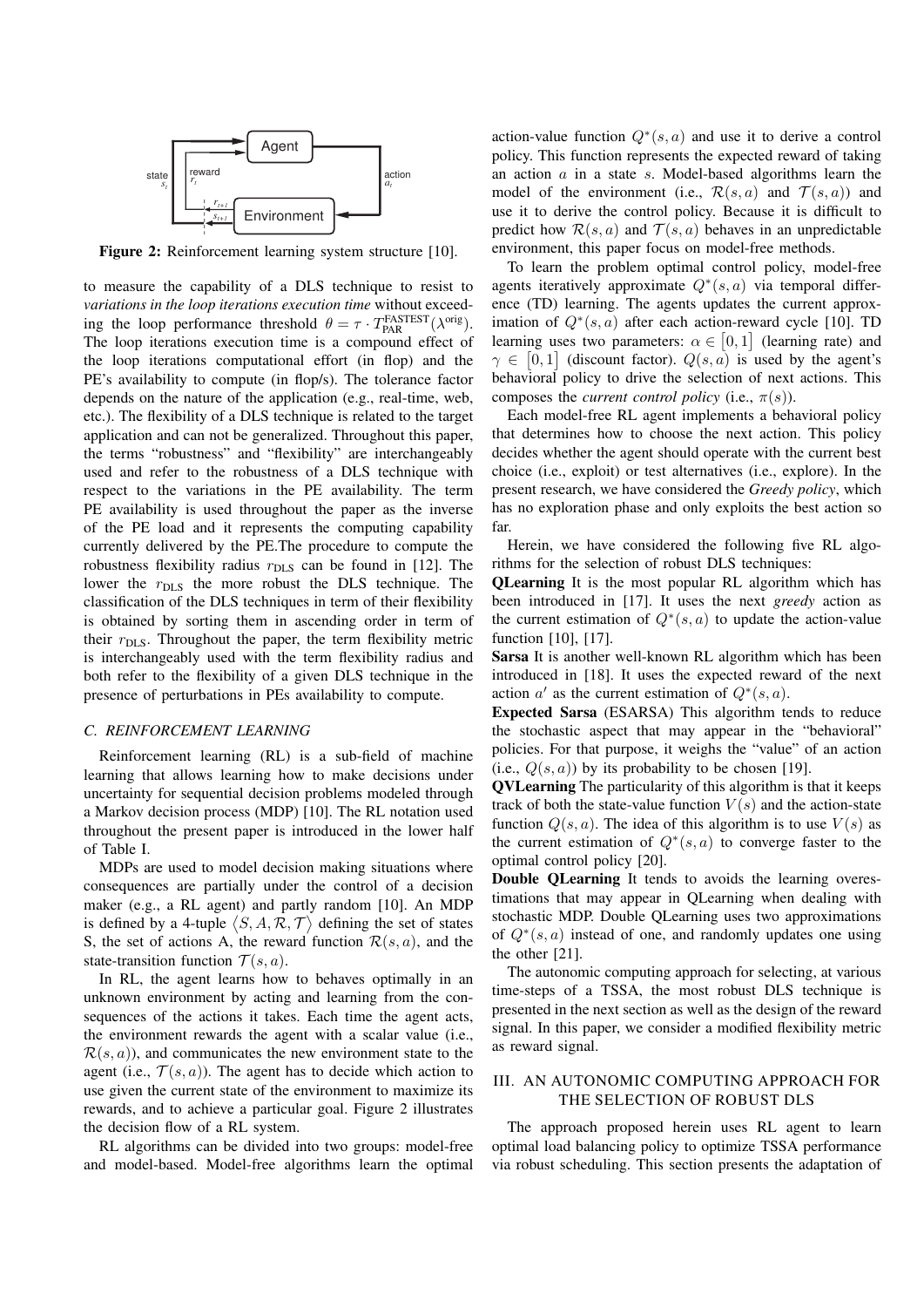

**Figure 3:** The traditional use of the flexibility metric,  $r_{\text{DI}}$  s, **Figure 4:** The use of the modified flexibility metric,  $r_{\text{DLS}}^{\text{RL}}$ , as a reward.

in TSSA [12], [16].

the flexibility metric as a reward for RL agent, the formal definition of the sequential decision problem using MDP, and the description of the applications as well as the execution environments used to assess the effectiveness of the flexibility metric as a reward.

# *A. FLEXIBILITY METRIC VERSUS REWARD*

A key challenge in the selection of robust DLS techniques via RL is to determine the objective of the agent. Determining the objective of the agent implies to define its reward after performing an action (i.e., selecting a DLS technique). In this work, the goal of the agent is to select the most robust DLS technique at each time-step 'ts' of a TSSA for a given parallel loop. The flexibility metric is used as a selection criterion. The flexibility metric measures the largest increase in the completion time of a DLS technique, for a given parallel loop, a given perturbation will cause. For an entire TSSA involving ts time-steps, it is formally given by:

$$
r_{\text{DLS}} = \max_{\text{ts}} \left( T_{\text{PAR}}(\text{DLS}, \lambda^{\text{ts}}) - T_{\text{PAR}}^{\text{FASTEST}}(\lambda^{\text{orig}}) \right) \,\forall \text{ts} = 1, \text{N}. \tag{1}
$$

where  $T_{\text{PAR}}(\lambda^{\text{ts}}, \text{DLS})$  is the parallel loop execution time with the perturbation  $\lambda^{ts}$  at the 'ts'-th iteration and  $T_{\text{PAR}}^{\text{FASTEST}}$  is the fastest ideal parallel loop execution time across all DLS techniques (Section II-B). Figure 3 illustrates the traditional use of the flexibility metric in TSSA.

A given DLS technique is said to be robust if the following equation holds for any level of perturbation that may occur during the execution of the TSSA:

$$
T_{\text{PAR}}(\text{DLS}, \lambda^{\text{ts}}) \le \tau \cdot T_{\text{PAR}}^{\text{FASTEST}}(\lambda^{\text{orig}}). \tag{2}
$$

As mentioned in Section II-B, the lower the  $r_{\text{DLS}}$  the more robust the DLS technique. It is counterproductive to use the flexibility metric as a reward in its present form, as the aim of the RL agent is to maximize the long-term rewards. Hence, the flexibility metric needs to be adapted. Instead of measuring the robustness as the largest difference in completion time between  $T_{\text{PAR}}(\text{DLS}, \lambda^{\text{ts}})$  and  $T_{\text{PAR}}^{\text{FASTEST}}(\lambda^{\text{orig}})$   $\forall$  ts = 1, N, the robustness is measured as the smallest observed difference between  $T_{\text{PAR}}(\text{DLS}, \lambda^{\text{ts}})$  and  $\tau \cdot T_{\text{PAR}}^{\text{FASTC}(\lambda^{\text{orig}})$ . Formally, the flexibility of a DLS technique for an entire TSSA is given by:  $r_{\text{DLS}}^{\text{RL}} = \min_{\text{ts}} \left( \tau \cdot T_{\text{PAR}}^{\text{FASTEST}}(\lambda^{\text{orig}}) - T_{\text{PAR}}(\text{DLS}, \lambda^{\text{ts}}) \right) \forall \text{ts} = 1, \text{N}.$ (3)

The modified flexibility metric,  $r_{\text{DLS}}^{\text{RL}}$ , does not maintain the same scalar values as  $r_{\text{DLS}}$ , however, it preserves the same

ranking in terms of flexibility. The greater the  $r_{\text{DLS}}^{\text{RL}}$  the more robust the DLS technique. Figure 4 illustrates the use of the modified flexibility metric as a reward.

If a DLS technique has proven not to be robust (i.e., it has exceeded the loop performance threshold, at least once), the environment rewards the agent with a negative value to penalize this particular DLS technique. Hence, the reward function is given by:

$$
\mathcal{R}(s, a) = \begin{cases} r_{\text{DLS}}^{\text{RL}}, & \text{if } \max_{\text{ts}} T_{\text{PAR}}(\text{DLS}, \lambda^{\text{ts}}) \le \tau \cdot T_{\text{PAR}}^{\text{FASTEST}}(\lambda^{\text{orig}}), \\ -1, & \text{otherwise.} \end{cases} \tag{4}
$$

where  $s \in \{\text{running}, \text{ stopped}\}, \text{ and } a \in \{\text{STATIC}, \text{FSC},\}$ GSS, FAC, AWF, AWF-B, AWF-C, AWF-D, AWF-E, AF} (Section III-B).

#### *B. MARKOV DECISION PROCESS DEFINITION*

Sequential decision problem solved by reinforcement learning are usually formalized through Markov decision processes (MDP). MDP are defined with a 4-tuple  $\langle S, A, R, T \rangle$ . In the present approach, it is defined as follows:

S: The set of states is composed of two states: {running,stopped}. Running is the entry state and stopped is the terminal state. The environment performs a state transition after the last time-step of the TSSA.

A: The set of DLS techniques is the set of actions, composed of ten DLS techniques: {STATIC, FSC, GSS, FAC, AWF, AWF-B, AWF-C, AWF-D, AWF-E, AF}. We used the load balancing tool proposed in [22] to have access to a DLS library implemented in C and using MPI.

 $\mathcal{R}$ : The reward function,  $\mathcal{R}(s, a)$ . In our approach, it returns the flexibility (as defined in Section III-A) of a particular DLS technique.

 $\mathcal{T}$ : The state-transition function,  $\mathcal{T}(s, a)$ . In the present approach, the environment starts in the "running" state when a new scenario (i.e., a combination of a TSSA and an infrastructure). The action of selecting a particular DLS technique  $\in$  A does not produce any state-transition until the last time-step of the application. At the last time-step of the application, selecting an action leads the environment to transit to the "stopped" state.

The proposed approach works as follows: A RL agent is immersed in the target application context. One agent is implemented for each parallel loop. The agent is charged with choosing the DLS technique for executing its parallel loop.

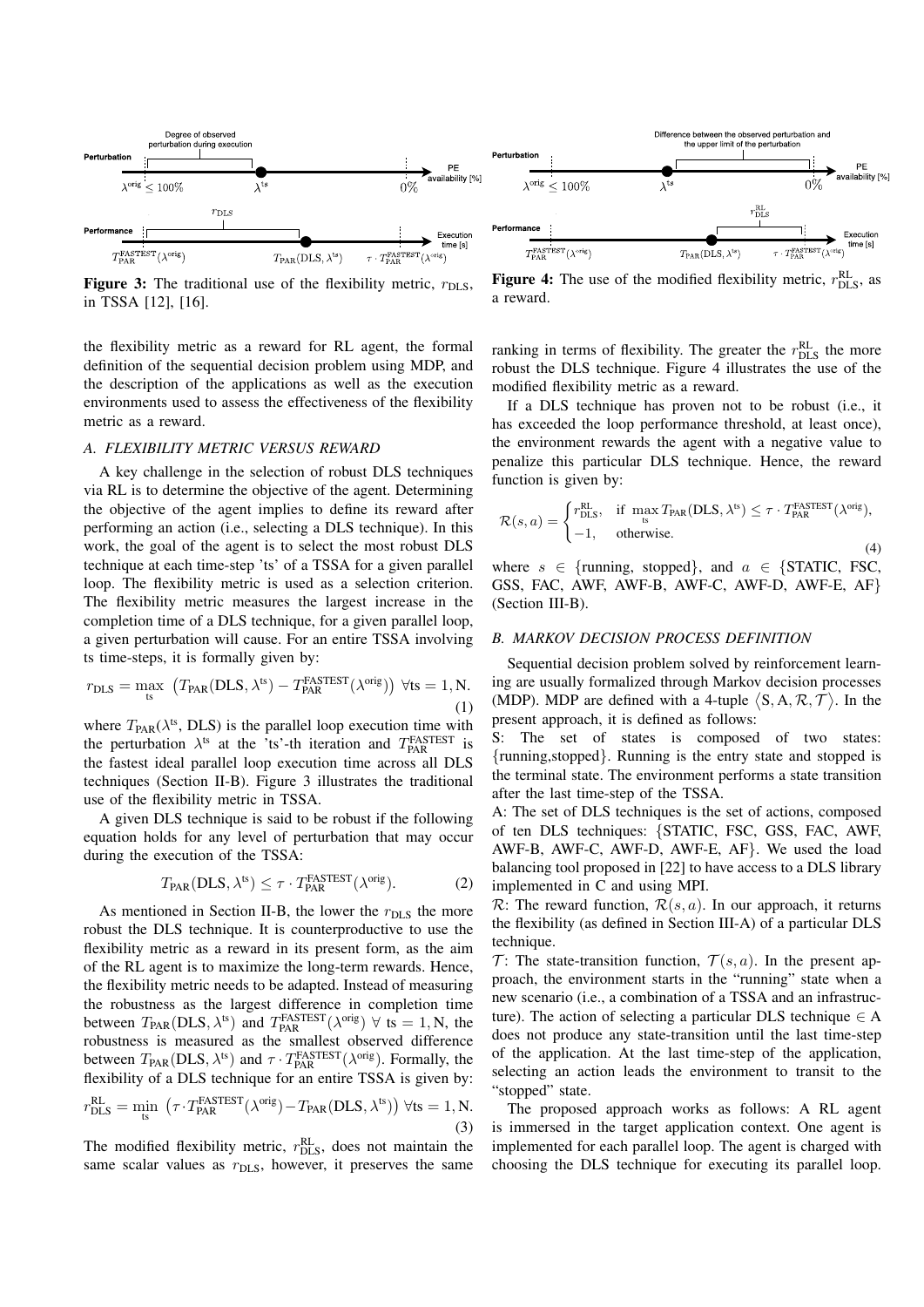

Figure 5: Autonomic selection of robust DLS techniques using the modified flexibility as a reward.

When the agent has chosen the DLS technique to use, it informs the loop scheduling library with its choice. Then, the loop scheduler executes the algorithm provided by the loop scheduling library on the computing environment. After the execution of the parallel loop, the agent is rewarded with the modified flexibility radius of the selected DLS technique as presented in Section III-A. The goal of the agent is, therefore, to maximize the long-term flexibility [10]. This approach aims at minimizing  $T_{PAR}(TSSA)$ . Figure 5 illustrates the approach presented herein.

## *C. SIMULATED EXECUTION ENVIRONMENT*

During the past decade, the need in simulating real world computing environment has grown. Several simulation tools have been developed over time, such as SimGrid [13], Grid-Sim [23], MicroGrid [24]. SimGrid provides core functionality to build complex applications and infrastructure simulators. Different interfaces are available in SimGrid for simulating and evaluating scheduling algorithms under complex scenarios. SimDag (SD) allows the modeling and the simulation of applications structured as directed acyclic graphs. MetaSim-Grid (MSG) provides a fine-grain control of the simulation for sending, receiving, and scheduling tasks. SMPI is used for executing existing MPI codes on a simulated distributed memory infrastructure.

These interfaces are implemented on top of SURF which is the core model of simulation. Herein, we used the SimGrid-SMPI interface to simulate the execution environment. The main motivation was to stay as close as possible from real world applications and to leverage our existing MPI code. SimGrid-SMPI provides an easy way to use simulation platforms and a realistic parallel programming paradigm (MPI).

SimGrid models simulation platforms via a description file. This file specifies the cluster characteristics such as the number of PE, the PE speed, network topology, bandwidth, latency, and PE speed variations. Variations in the PE speed are modeled through *trace files*. Each line of a trace file specifies the time at which a percentage of the resource will be available and the percentage of available resources at this time. This file is read sequentially and cyclically. Each cycle is separated by an user-defined number of seconds.

In the proposed approach, we decided to use several simulated computing infrastructures via SimGrid-SMPI. In particular, we described four infrastructures with perturbation in the PE availability to compute modeled via trace files. The PE availability is the percentage of the computing speed currently delivered by the processing element. The percentages of PE availability are chosen randomly following certain probability distributions (Table II). We also described five simulated TSSA via SimGrid-SMPI that use one parallel loop each during a thousand time-steps. Each parallel loop of these simulated TSSA behaves irregularly. SimGrid-SMPI allowed us to use the DLS library without effort.

#### IV. EVALUATION

To test and evaluate the approach presented herein, we chose to use SimGrid-SMPI for simulating both the TSSA and the computing infrastructures. The structure of the TSSA involved a single parallel loop executed during a thousand time-steps. Three parallel loop sizes have been considered:  $4^{10}$ ,  $4^{11}$ , and  $4^{12}$  iterations. The computational sizes (in flop) of the parallel loop iterations were generated randomly following probability distributions. It is worth to remind that during the execution of the application, the parallel loops iterations execution time is determined by the combined effect of the iteration workload and the PE availability to compute. We considered five probability distributions: (i) constant, (ii) uniform, (iii) normal, (iv) gamma and (v) exponential. Table II summarizes the parallel loops and the infrastructure probability distributions.

We targeted computing infrastructures of  $2^{10}$ ,  $2^{11}$ ,  $2^{12}$  PE. The characteristics of these infrastructures are showed in Table II. The infrastructure characteristics have been chosen for a definite objective of testing the proposed approach on a realistic cluster which stress out the inter-processor communication overhead. We considered four types of infrastructure PE perturbations modeled via SimGrid-SMPI trace files. When a PE has an availability to compute less than 100%, it is said to be perturbed. PEs availability to compute varies over time every 5 seconds. After 500 seconds, PEs availability to compute restarts at time 0 (i.e., cyclic process). The PE availability to compute were chosen randomly following certain probability distribution. We took into account four probability distributions: (i) constant, (ii) uniform, (iii) normal, and (iv) gamma.

Due to limited space, only a selection of the most relevant results, representative of the observations we made and the patterns we identified, are presented in this paper. Results which belong to the setup involving a TSSA with a single parallel loop of  $4^{10}$  iterations executing on a cluster of  $2^{10}$  PE are presented in this paper.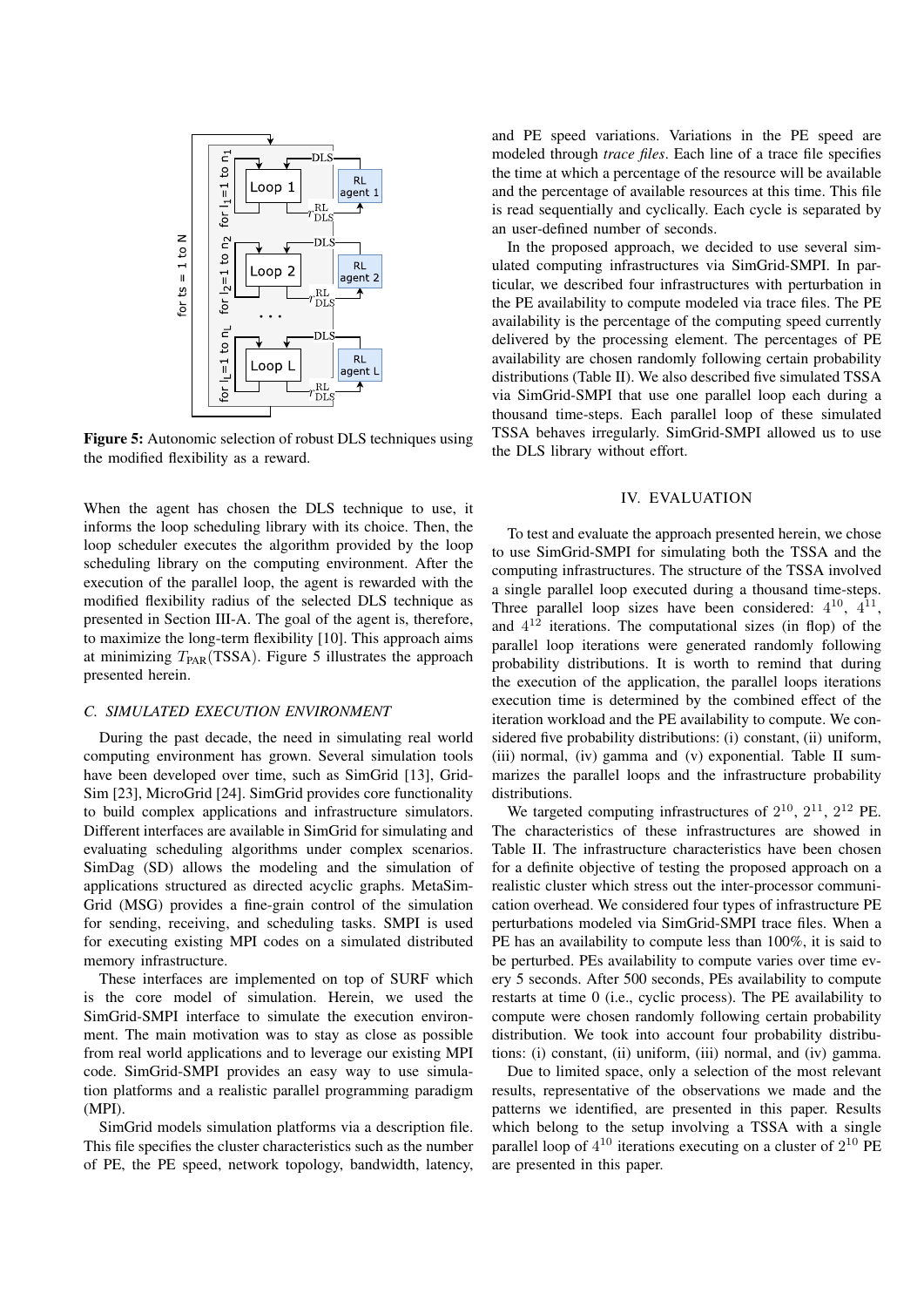TSSA loop Parameter Min [flop] Max [flop] Max [flop] Constant -  $2.3 \cdot 10^8$   $2.3 \cdot 10^8$ Uniform  $10^3$   $7 \cdot 10^8$ Normal  $\mu = 9.5 \cdot 10^8$ ,  $\sigma = 7 \cdot 10^7$   $6 \cdot 10^8$   $1.3 \cdot 10^9$ Gamma  $k = 2, \theta = 10^8$   $4.1 \cdot 10^6$   $2.7 \cdot 10^9$ Exponential  $\lambda = 1/3 \cdot 10^8$  948 4.5 · 10<sup>9</sup> PE availability distribution Parameter Min [%] Max [%] Constant - 100 100 Uniform - 10 100 Normal  $\mu = 0.5, \sigma = 0.1$  10 94 Gamma  $k = 2, \theta = 2$  10 100 Infrastructures characteristics Value PE count  $10, 211, 212$ PE speed 1Gflop/s<br>Bandwidth 20Gb/s Bandwidth 20Gb<br>Latency (up/down) 10ms Latency (up/down)

Table II: Summary of the simulation parameters used for the applications and infrastructures, as well as the infrastructures characteristics.

#### *A. METHODOLOGY*

To analyze the effectiveness of the approach proposed herein, we apply it on several TSSA executed on various simulated clusters that run applications programmed using MPI. Three cluster sizes have been taken into account. Different types of cluster perturbations and application behaviors have been employed. Five reinforcement learning algorithms have been tested as smart agents. The agents followed a greedy behavioral policy with the following learning parameters:  $\alpha = 0.15$ ,  $\gamma = 0.9$  and  $\beta = 0.15$ . The optimization of the learning parameters (i.e., hyper-parameters optimization) is left for future work as well as evaluating the proposed approach using different behavioral policies. The robustness tolerance factor  $\tau$  was 1.5. This value was chosen on the basis of the relevant values proposed in [12].

One experiment has been launched for each combination of parameters and the experiments are grouped by case scenario (A TSSA comprised one parallel loop of N iterations following a loop distribution 'ld' and a computing infrastructure composed of P PE with a PE perturbation 'cp'). Hence, forty-five sets of five (i.e., one per each RL algorithm) experiments have been launched in total, and two are included in this paper. Additional results are hosted in a public repository and are available online.

## *B. EXPERIMENTAL RESULTS*

For each set of experiments, we are interested in comparing the performance of the "robustness-RL approach" with a "fixed-DLS approach" for a given case scenario (i.e., an application and a perturbed infrastructure). We also want to determine which RL algorithm provides the best TSSA performance. Among the forty-five sets of experiments we have



Figure 6: Performance results for the "exponential" application behavior on the "gamma" infrastructure.



Figure 7: DLS selection results and RL performance for the "exponential" application behavior on the "gamma" infrastructure.

conducted, we present two sets that are highly representative of two patterns we identified.

Pattern 1: In the experiments involving extreme perturbations (e.g., a "gamma" infrastructure, or even a combination of an "exponential" parallel loop behavior and a "uniform" infrastructure), the RL agents are unable to identify an optimal load balancing strategy. They select the DLS techniques almost uniformly. The set of experiment representative of this pattern involves a TSSA with a parallel loop of  $4^{10}$  iterations with task sizes randomly generated following an exponential probability distribution. The cluster size is  $2^{10}$  PE. The availability of the PEs is randomly generated following a gamma probability distribution. The performance of the approach proposed herein using various RL algorithms compared to a fixed DLS approach is presented in Figure 6, whereas RL performance and the DLS selection rate are shown in Figure 7.

Pattern 2: In the experiments involving low perturbations (e.g., a "constant" infrastructure, or the a combination of a "normal" parallel loop behavior and a "uniform" infrastructure.), the RL agent is able to identify a single DLS technique that withstands the perturbations. The RL agent keeps using this technique throughout the execution of the TSSA even if it is not the optimal one. The set of experiments representative of this pattern involves a TSSA with a parallel loop of  $4^{10}$ iterations with sizes randomly generated following a normal distribution. The cluster size is  $2^{10}$  PE. The availability of the PEs is randomly generated following an uniform probability distribution. The performance of the approach proposed herein using various RL algorithms compared to a fixed DLS approach is presented in Figure 8, whereas RL performance and DLS selection rate are shown in Figure 9.

From these experiments, three observations are drawn. (i) The modified flexibility does not take into account the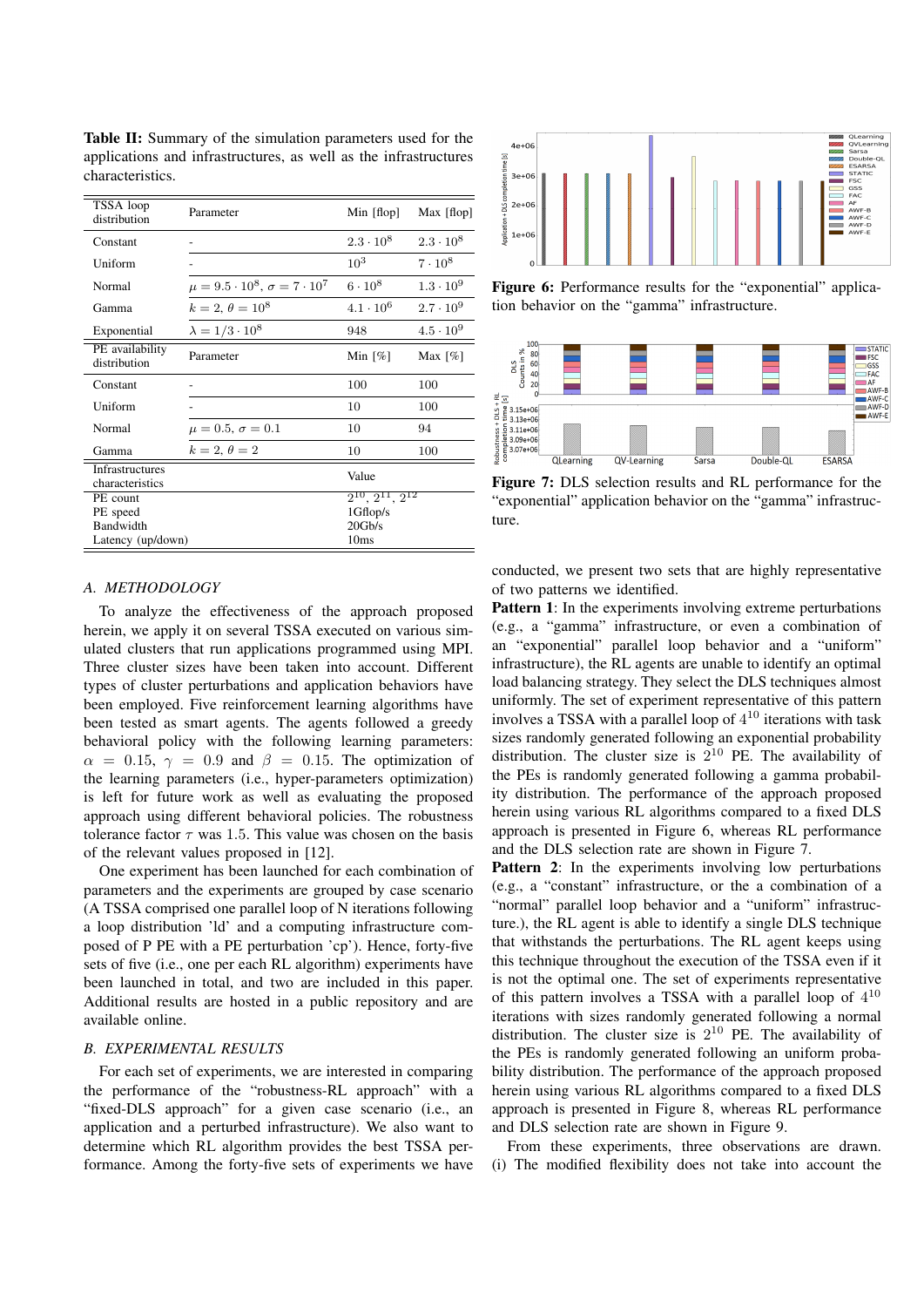

Figure 8: Performance results for the uniform application behavior on the normal infrastructure.



Figure 9: DLS Selection results and RL performance for the uniform application behavior on the normal infrastructure.

current performance of the DLS technique to compute  $r_{\text{DLS}}^{\text{RL}}$ . Conversely, it uses the slowest parallel loop completion time over all TSSA time-steps and the loop performance threshold to compute  $r_{\text{DLS}}^{\text{RL}}$  (Equation (3)). Thus, if a DLS technique suddenly performs better, the flexibility metric will not take this change into account. This lack of adaptability makes the flexibility, in its modified form, a poor representation of the current environment state. This issue leads the agent to be likely to use a sub-optimal DLS technique. (ii) When no DLS technique is robust enough to withstand the perturbation, the agent begins to select the DLS techniques uniformly (Figure 7). (iii) QVLearning proves to outperform the others RL algorithms considered herein in a vast majority of experiments.

#### V. CONCLUSIONS AND FUTURE WORK

This paper presents an autonomic computing approach for performance optimization of the TSSA via an autonomic selection of robust DLS techniques. This approach employs a RL agent for each parallel loop of a TSSA. At each time-step, each RL agent selects the DLS technique to use for their assigned parallel loop. The present work proposes a modified version of the flexibility metric to reward the choices of the RL agents. The goal of every RL agent is to maximize the long-term flexibility. This paper uses a generic simulation framework to study the effectiveness of the modified flexibility metric as a RL reward. Various TSSA and infrastructures have been simulated via SimGrid-SMPI. Five reinforcement learning algorithms (QLearning, Sarsa, Expected Sarsa, QVLearning, Double QLearning) have been studied for the robust-RL approach. Forty-five sets of experiments using five RL techniques have been performed, and the most relevant two sets have been presented herein, on the basis of two patterns we identified.

The results show that the RL agent was unable to select the optimal DLS technique during the execution of a TSSA facing

extreme perturbations. The robust-DLS-with-RL performed either as good as, or worse than, the fixed-DLS approach. The main problem of this approach lies in the unsuitable representation of the environment state by the modified flexibility metric as a reward. This is due to the fact that the flexibility of a particular DLS technique is monotonically decreasing over time. Therefore, the flexibility metric in both its previous (Section II-B) and present form (Section III-A) are not good indications of the actual performance of a DLS technique. These results refute the effectiveness of the flexibility metric as a suitable reward for an autonomic selection of robust DLS techniques in TSSA via RL. A better approach requires a criterion that is able to precisely represent the current state of the system (e.g.,  $T_{PAR}(DLS, \lambda^{ts})$ ). Besides the conclusions on the effectiveness of the flexibility metric, the results of this work have also pointed out that, between the five reinforcement learning algorithms considered herein, QVLearning proves to be the most effective. The overhead of the RL techniques is less than 0.01% of the entire application execution.

A generic RL approach for optimizing TSSA via the autonomic selection of DLS techniques presents many advantages, pointed out in earlier works. The flexibility metric can improve the quality of the DLS selection, given its capability to measure the quantity of absorbed perturbations. Hence, the investigations on how to use the flexibility metric as a RL reward is still highly relevant and will be pursued in future work. Making the robustness a better state representation could be beneficial. For instance, considering the flexibility of a particular DLS technique at a particular time-step as a reward could provide better results. Or, combining the robustness and another metric, such as the execution time via multi-objective reinforcement learning [25], is of great interest. Moreover, tuning the RL agent hyper-parameters as well as using more complex behavioral policies would improve learning the benefits of the load balancing policy, and increase the performance of the TSSA.

#### ACKNOWLEDGMENTS

This work was supported in part by the National Science Foundation under grant number NSF IIP-1034897 and the Swiss National Science Foundation in the context of the Multilevel Scheduling in Large Scale High Performance Computers (MLS) grant, number 169123.

#### **REFERENCES**

- [1] C. P. Kruskal and A. Weiss, "Allocating Independent Subtasks on Parallel Processors," *IEEE Trans. Softw. Eng.*, pp. 1001–1016, Oct 1985.
- [2] C. D. Polychronopoulos and D. J. Kuck, "Guided self-scheduling: A practical scheduling scheme for parallel supercomputers," *IEEE Trans. Comput.*, vol. C-36, no. 12, pp. 1425–1439, Dec 1987.
- [3] S. F. Hummel, E. Schonberg, and L. E. Flynn, "Factoring: A method for scheduling parallel loops," *Commun. ACM*, pp. 90–101, Aug. 1992.
- [4] S. F. Hummel, J. Schmidt, R. N. Uma, and J. Wein, "Load-sharing in heterogeneous systems via weighted factoring," in *Proc. 8th ACM Symposium on Parallel Algorithms and Architectures (SPAA)*, 1996, pp. 318–328.
- [5] I. Banicescu and V. Velusamy, "Performance of scheduling scientific applications with adaptive weighted factoring," in *Proc. IEEE Int. Parallel and Distributed Processing Symposium (IPDPS)*, Apr. 2001, pp. 791–801.